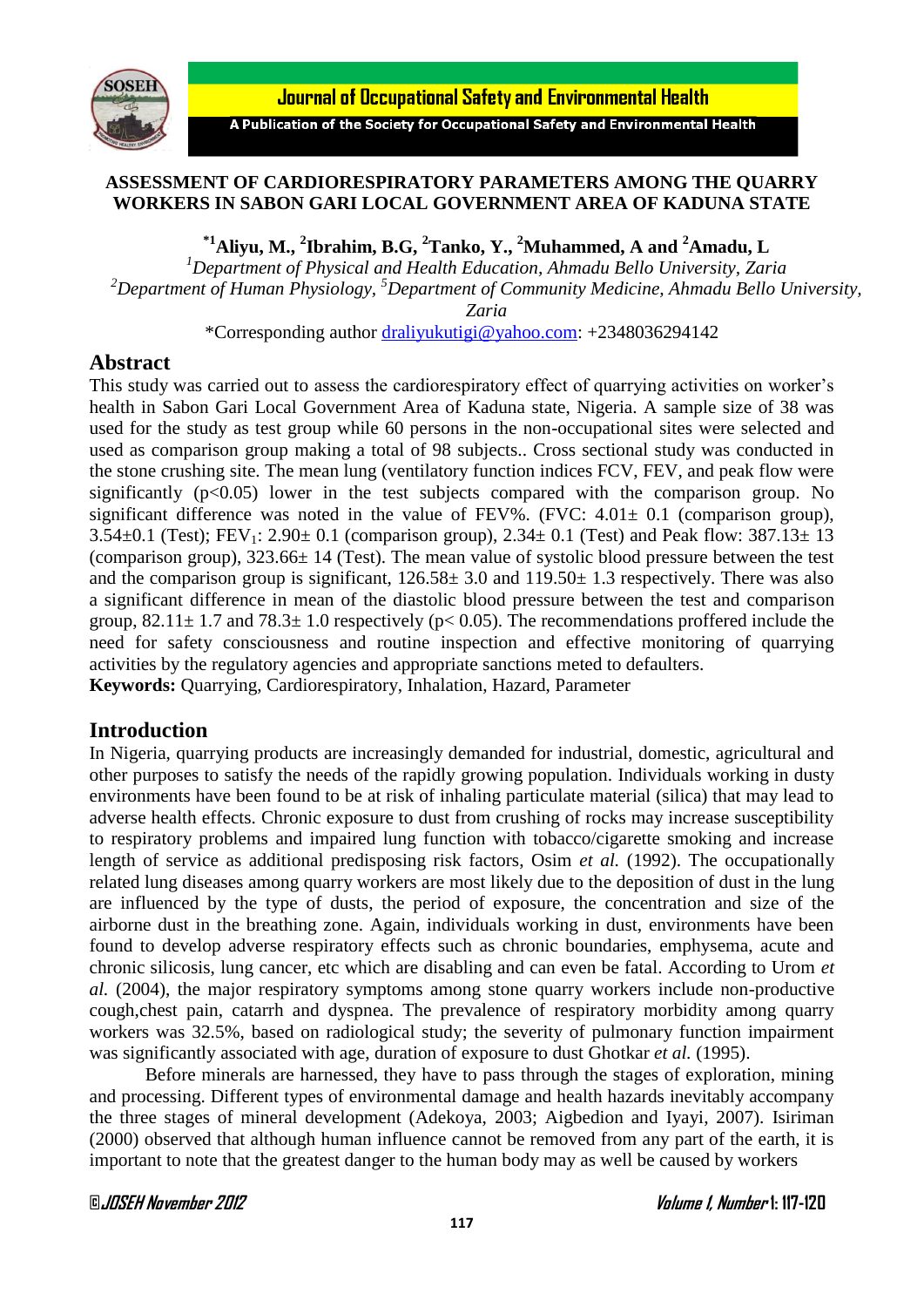#### **Aliyu, M., Ibrahim, B.G, Tanko, Y., Muhammed, A and Amadu, L (2012). Assessment of cardio respiratory parameters among the quarry workers in Sabon Gari Local Government Area of Kaduna State**

who fail to consider the broad health implication of their action. Today, we no doubt trapped in the difficulty of fully utilizing our environmental resources and at the same time ensuring a healthy and sustainable working environment for both the present and the future generations. The general objective of this study is to assess the effect of quarrying activities on quarry workers health in Sabon Gari Local Government Area of Kaduna State, Nigeria. The specific objectives are to determine the cardio respiratory and anthropometric parameters of quarry workers at Sabon Gari local government Area of Kaduna State, Nigeria.

# **Materials and Methods**

**Studt area:** A Cross sectional study was conducted in a stone crushing site located at Sabon Gari Local Government Area of Kaduna State, Nigeria. Only male subject aged 15 – 70 years were used for the study. Purposive sampling was used where all quarry workers gathered and were studied. A total of 98 subjects were used for the study. Two groups of workers were involved (Test and Comparison groups).while 38 subjects were used as test group, 60 were the comparison group.

*Data collection:* The data collection instruments included questionnaire (self and interview administered), spirometry and peak flow meter. The questionnaire used was semi-structured. The language of the original questionnaire was English. The questionnaire was sent to Hausa language experts for translation and then back translated into English. The administration was done in Hausa language. The study instruments were pre-tested on 20 subjects in Zaria Local Government within the Zaria metropolis. The pre-test of the instruments was done to determine their suitability to ensure clarity, eliminate ambiguity and ascertain the length of time required for administration and answering of questions. The function of the peak flow meter was pre-tested according to the manufacturer's instruction.

*Statistical analysis***:** The data collected were analyzed with SPSS® Windows® Ver. 16.0 (SPSS Inc., Chicago; IL, USA). Independent sample student t test was used for compare the means between the two groups. A P< 0.05 was considered statistically significant.

# **Results and Discussions**

The data collected from the field work were analyzed and are presented in tables 1 and 2. The mean age of the study population was  $24.23 \pm 0.5$  (Test group), and  $30.97 \pm 2.4$  (Comparison group). When anthropometric indices in the control subjects and test subjects were compared, significant differences were observed  $(p<0.05)$  see table 1. However, the cardio respiratory parameter has a significant difference between the comparison group and the test group except for FEV% which shows no significant difference bestrewn the test group and the comparison group (Table 2).

In a similar study Osin *et al* (2004), monitored the lung function and other associated symptoms in people chronically exposed to dust at a granite quarry in Old Netin at Akamkpa Local Government Area of cross river state, Nigeria. Their results showed that the anthropometric parameter and ventilator functions indices of female and male test groups were comparable. Similarly, Ghotkar *et al* (1995), carried out a study of lung and lung function tests in stone quarry workers. The results also are consistent with those obtained in this study where there is a decline in  $FEV<sub>1</sub>$  and  $FCV$ values. There is a significant difference between systolic and diastolic blood pressure in the test subjects when compared with the control group (table 2). This result is consistent with that in literature (Nwibo *et al,* 2012) where cardiomegaly manifestation of cardiac problem was associated with working in a quarry.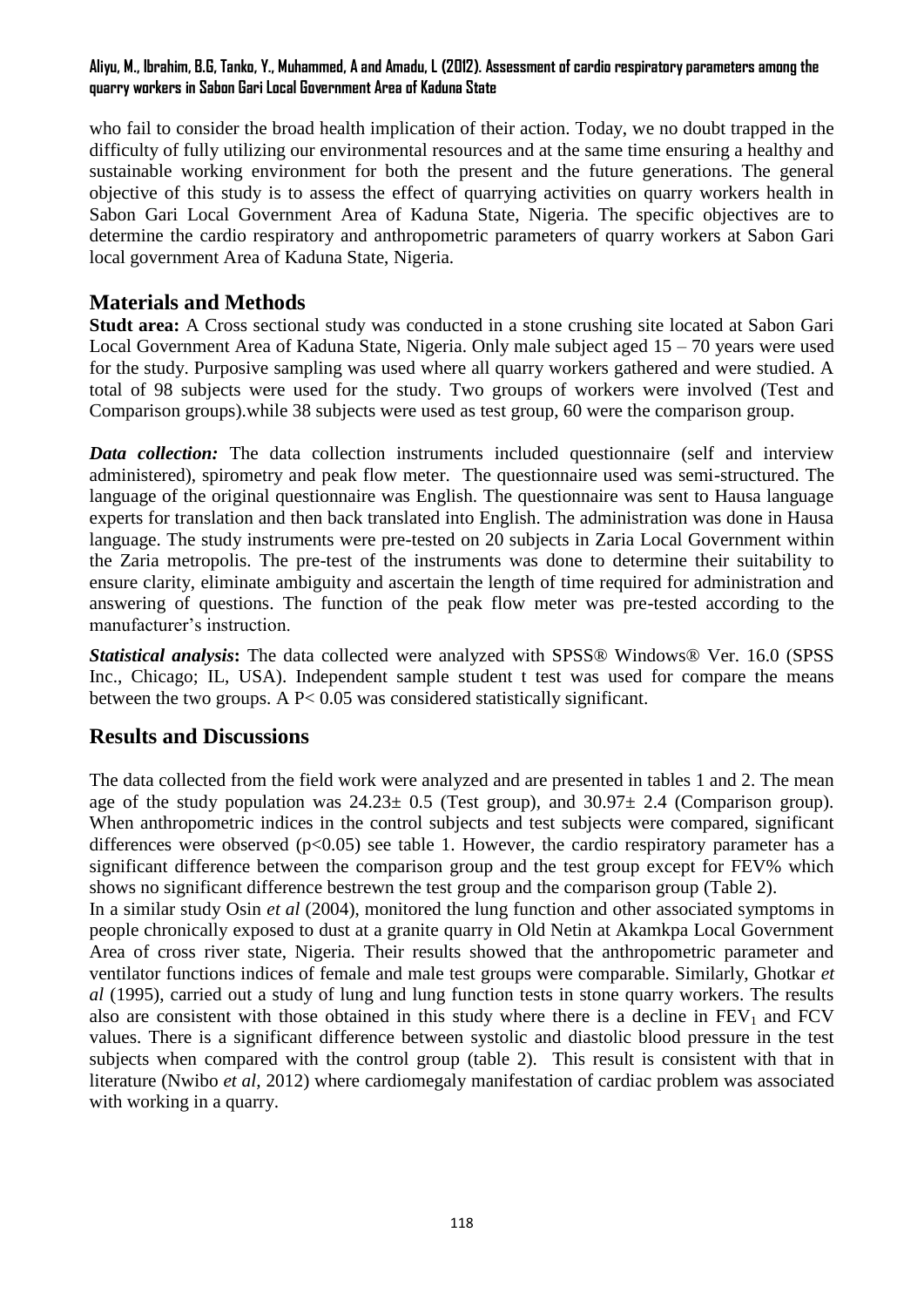|  |  | Table 1: Comparison of Anthropometric Parameters of Quarry Workers between Test and |  |  |  |  |
|--|--|-------------------------------------------------------------------------------------|--|--|--|--|
|  |  | Comparison group in Sabon Gari Local Government Area of Kaduna State                |  |  |  |  |

| <b>Anthropometric Variables</b>            | N  | <b>Comparison group</b><br>Mean±SEM | N  | <b>Test Mean±SEM</b>         |
|--------------------------------------------|----|-------------------------------------|----|------------------------------|
| Ages (yrs)                                 | 60 | $24.23 \pm 0.5$                     | 38 | $30.97 \pm 2.4^{\circ}$      |
| Weights (kg)                               | 60 | $62.70 \pm 1.3$                     | 38 | $57.76 \pm 1.0^5$            |
| Heights (m)                                | 60 | $1.71 \pm 0.1$                      | 38 | $1.68 \pm 0.1$ <sup>S</sup>  |
| Body Mass Index (BMI) (kg/m <sup>2</sup> ) | 60 | $21.38 \pm 0.4$                     | 38 | $19.39 \pm 0.8$ <sup>S</sup> |
|                                            |    |                                     |    |                              |

 $NS = Not Significant; S = Significant (P<0.05).$ 

|  |  | Table 2: Comparison of Cardiorespiratory Parameters of Quarry Workers between Test and |  |  |  |  |
|--|--|----------------------------------------------------------------------------------------|--|--|--|--|
|  |  | Comparison group in Sabon Gari Local Government Area of Kaduna State                   |  |  |  |  |

| <b>Cardiorespiratory Variables</b> | N  | <b>Comparison group</b><br>Mean±SEM | N  | <b>Test Mean±SEM</b>          |
|------------------------------------|----|-------------------------------------|----|-------------------------------|
| Systolic Blood Pressure(mmHg)      | 60 | $119.50 \pm 1.3$                    | 38 | $126.58 \pm 3.0^{\circ}$      |
| Diastolic Blood Pressure(mmHg)     | 60 | $78.33 \pm 1.0$                     | 38 | $82.11 \pm 1.7$ <sup>S</sup>  |
| $FVC$ (L)                          | 60 | $4.01 \pm 0.1$                      | 38 | $3.54 \pm 0.1$ <sup>S</sup>   |
| $FEV1$ (L/s)                       | 60 | $2.90+0.1$                          | 38 | $2.34 \pm 0.1$ <sup>S</sup>   |
| FEV%                               | 60 | $71.77 \pm 1.8$                     | 38 | 67.18 $\pm$ 2.6 <sup>NS</sup> |
| Peak Flow (L/Min)                  | 60 | $387.13 \pm 13$                     | 38 | $323.66 \pm 14^5$             |

 $NS = Not Significant; S = Significant (P<0.05).$ 



Fig. 1: Quarry



Fig. 3: Peak Flow for measuring lung





Fig. 2: Measuring lung function of the subject



Fig. 5: Measuring Blood Pressure of the subject